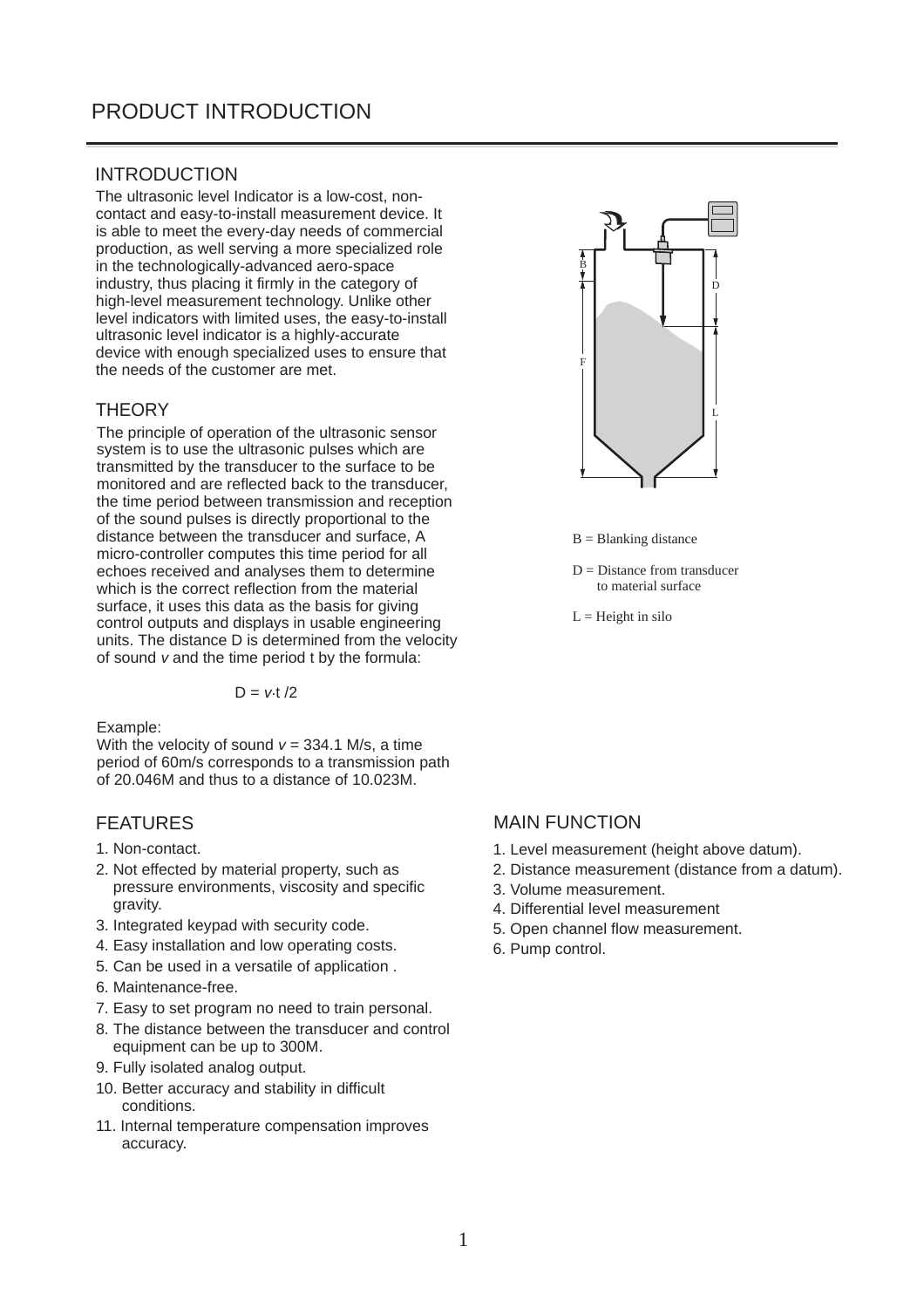- 1. Sewage/waste water/tapwater treatment equipment. Such as silos, open channels, dams and wells.
- 2. Liquids such as edible-oils, sauces, diesel oils and beverages.
- 3. Chemical material such as solvent, paints, carbonic acid, water, crude oil, epoxy resin, lime slurry and wax.
- 4. Granular materials such as flour, wheat and corn.
- 5. Chemical fibers, petrochemical materials such as plastic powders, plastic granules and plastic chips.

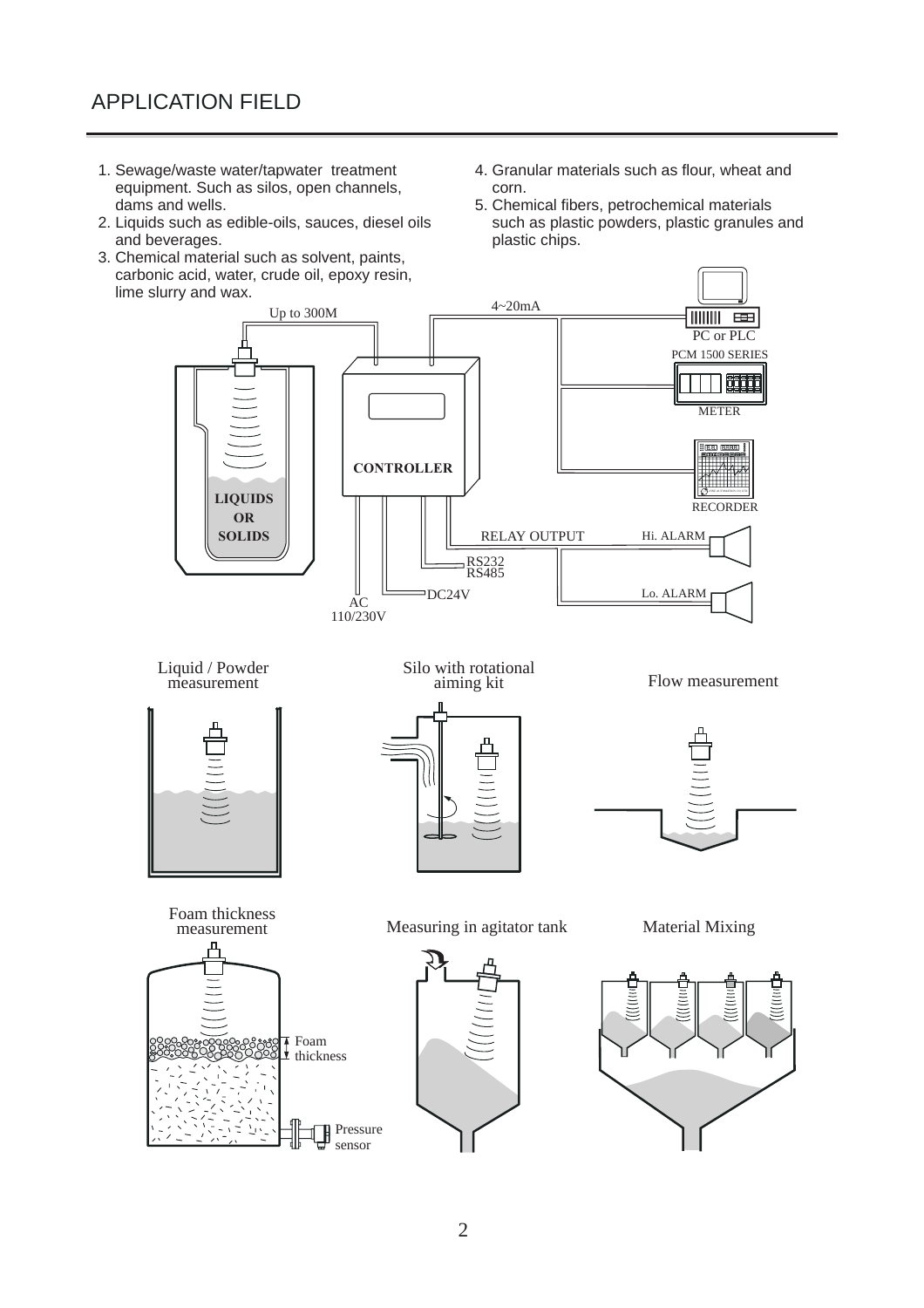# SPECIFICATION OF CONTROLLER

| Model<br>Spec.                 | <b>ZREFLEX</b>                                                                                                   | ZMULTI(LIQUI)FLEX                                                          |  | <b>ZMINIFLEX</b>                                                   |  |
|--------------------------------|------------------------------------------------------------------------------------------------------------------|----------------------------------------------------------------------------|--|--------------------------------------------------------------------|--|
| Accuracy of<br>change in level | $\pm$ 0.25% of measured<br>distance                                                                              | $\pm$ 0.25% of measured<br>distance                                        |  | $\pm$ 1.0% of measured<br>distance                                 |  |
| Resolution                     | 2mm or $\pm$ 0.1% of empty<br>distance whichever is the<br>greater                                               | 2mm or $\pm$ 0.1% of empty<br>distance whichever is the<br>greater         |  | 2mm or $\pm$ 0.1% of empty<br>distance whichever is the<br>greater |  |
| Power supply                   | 110/230VAC 50/60/Hz 12VA<br>selected automatically 24VCD selected automatically 24VCD<br>10W, separate terminals | 110/230VAC 50/60/Hz 12VA<br>9W, separate terminals                         |  | 110/230VAC 50/60/Hz 6VA<br>24VDC 6W, separate<br>terminals         |  |
| Relay output                   | 5XSPDT 5A/230VAC<br>resistive.                                                                                   | 5XSPDT 5A/230VAC<br>resistive.                                             |  | 2XSPDT 5A/230VAC<br>resistive.                                     |  |
| Analog output                  | 4-20mA / 20-4mA<br>750 Ohms, 16bit                                                                               | 4-20mA / 20-4mA<br>750 Ohms, 16bit                                         |  | 4-20mA / 20-4mA<br>750 Ohms, 16bit                                 |  |
| Serial output                  | RS232 / 485                                                                                                      | RS232 / 485                                                                |  |                                                                    |  |
| Interface                      | 5x4 Keypad, integral mem-<br>brance 4 digit security coded                                                       | 5x4 Keypad, integral mem-<br>brance 4 digit security coded                 |  | 5 push buttoms                                                     |  |
| Indication                     | Multiline display                                                                                                | LCD Module, 5 red LED's for<br>relay status                                |  | 4 digit 12mm LCD                                                   |  |
| <b>Blanking</b>                | Programmable (min. 0.3m<br>dependent on transducer)                                                              | Programmable (default value)<br>$0.5m$ )                                   |  | Fully adjustable (default<br>value 0.5m)                           |  |
| Linearisation                  | 7xfamiliar tank shapes or<br>user-definable 16 point curve                                                       | 7xfamiliar tank shapes or<br>user-definable 16 point curve                 |  |                                                                    |  |
| Memory                         | Non-volatile EEPROM<br>(without battery)                                                                         | Non-volatile EEPROM<br>(without battery)                                   |  | Non-volatile EEPROM<br>(without battery)                           |  |
| Ambient Temp.                  | $-20^{\circ}$ C $-50^{\circ}$ C                                                                                  | -40°C~70°C                                                                 |  | -40°C~70°C                                                         |  |
| Scan rate                      | Programmable-min. 30<br>seconds                                                                                  |                                                                            |  |                                                                    |  |
| Enclosure                      | IP65 Polycarbonate hinged<br>lid 240hx160wx90d (mm)                                                              | IP65 Polycarbonate hinged<br>lid 240hx160wx90d (mm)                        |  | IP65 Polycarbonate hinged<br>lid 160hx100wx55d (mm)                |  |
| Weight (kg)                    | 1.75                                                                                                             | 1.75                                                                       |  | 0.85                                                               |  |
| Suitable material              | Solid / liquid                                                                                                   | Power / Solid<br>liquid                                                    |  | liquid, slurries & pastes                                          |  |
| Measured distance<br>(Max.)    | 50M                                                                                                              | <b>15M</b><br>10M<br>6M<br>10M(RZT-15)                                     |  |                                                                    |  |
| Transducer                     | RXV <sub>15</sub> P<br>RXM19<br>RXM19ER                                                                          | <b>RXT15</b><br>RXT <sub>15</sub><br>RXT15P<br>RZT <sub>15</sub><br>RXT15P |  | RZT <sub>15</sub><br>RZT15T                                        |  |

\*The ZMULTIFLEX is suitable for solid material and max. measured distance is 10M.

\*The ZLIQUIFLEX is suitable for liquid material and max. measured distance is 15M.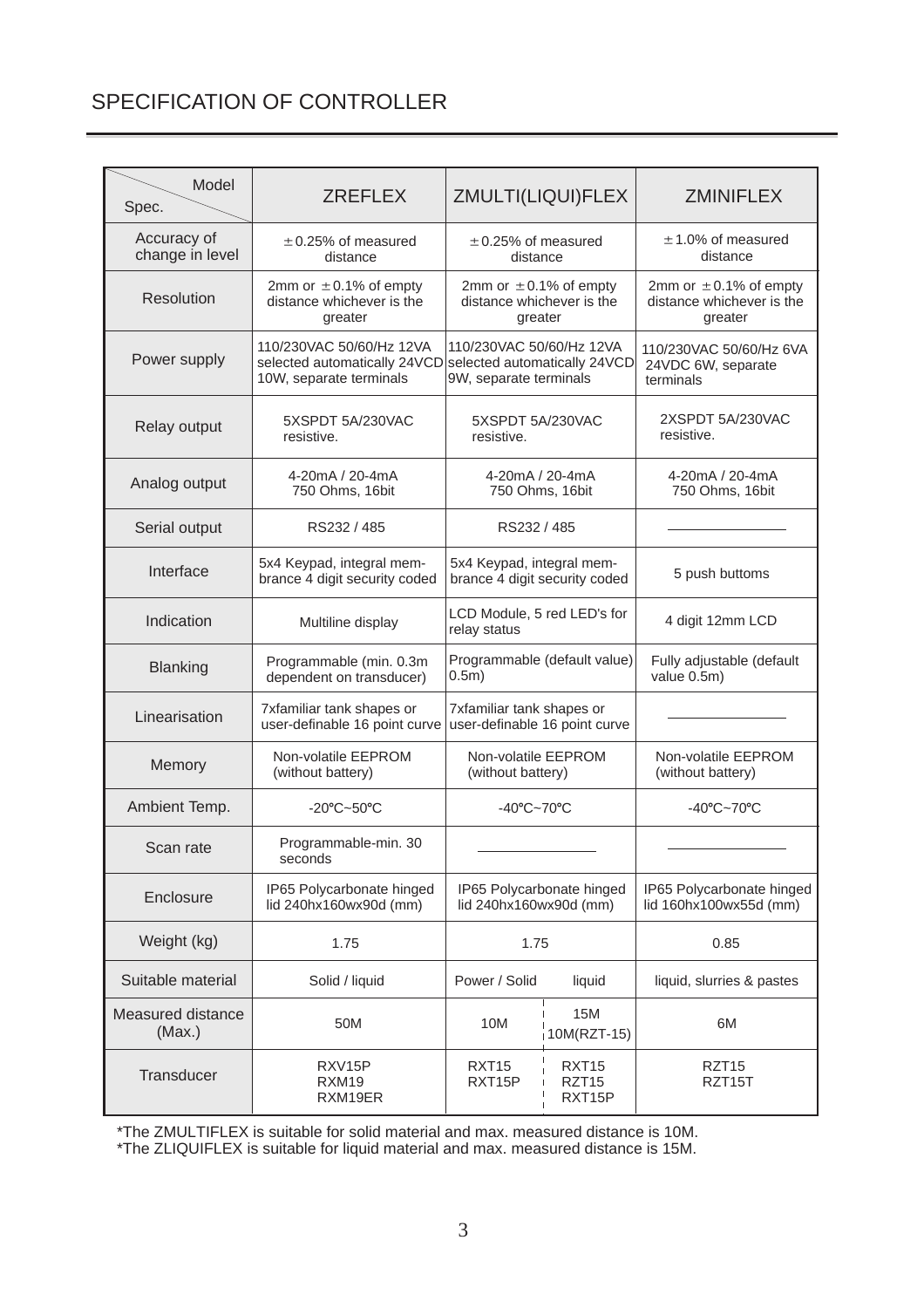# SPECIFICATION OF CONTROLLER







40

3 holes- $\phi$ 20 (plugged)

 $40$  40  $\frac{1}{2}$  40  $\frac{1}{2}$  40

(plugged)



MODEL: ZREFLEX MODEL: ZMULTI(LIQUI)FLEX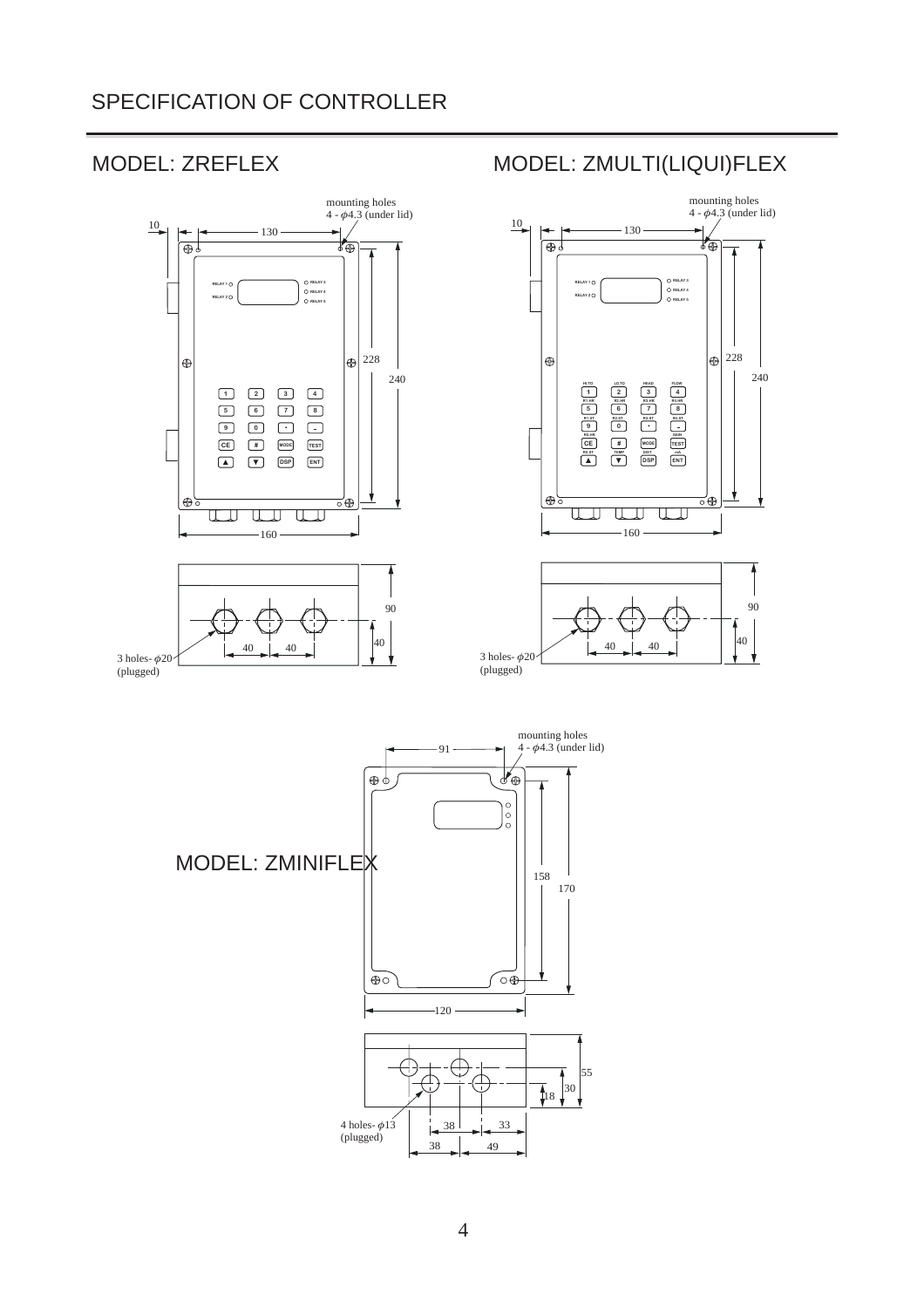## MODEL: ZREFLEX

### 0-9 : Numerical Values

- : Decimal Point
- : Negative Value and used to slow down simulation Pr. 78
- CE : Clear Entry or leave test functions Pr. 75 to 78
- : In normal 'RUN' mode it display unit status and in "Prog" mode it advances point number. (also speeds up simulation Pr. 78)
- MODE : Alternates between "RUN" and "Prog" mode.
- TEST : Displays gain in "RUN" mode and allows parameter interrogation and simulation hold in "Prog" mode.
- : Increase parameter number.
- $\blacktriangledown$ : Decrease parameter number.
- DSP : Display parameter number/value alternately.
- ENT : Enter a new value or initiate a system test under Pr. 75 to Pr. 78.

# MODEL: ZMULTI(LIQUI)FLEX

- 0-9 : Numerical Values
- : Decimal Point
- : Negative Value
- CE : Clear Entry
- : Returns display to normal "RUN" mode after viewing secondary functions (also speeds up simulation Pr. 78).
- MODE : Alternates between "RUN" and "Prog" mode.
- TEST : Displays gain or confidence in "RUN" mode and allows parameter interrogation and simulation hold in "Prog" mode.
- ▲ : Increase parameter number.
- $\blacktriangledown$ : Decrease parameter number.
- DSP : Display parameter number / Value alternately.
- ENT : Enter a new value or initiate a system test under Pr. 75 to Pr. 78

## MODEL: ZMINIFLEX

- M : to go from "RUN" to "Prog" To go from parameter Number to parameter value.
- E/R : Enter/Run to enter a value. change or to return from "Prog" to "RUN" mode.
- : Increase a parameter No. or Value.  $\uparrow$
- : Moves cursor left.
- : Moves cursor right.  $\rightarrow$





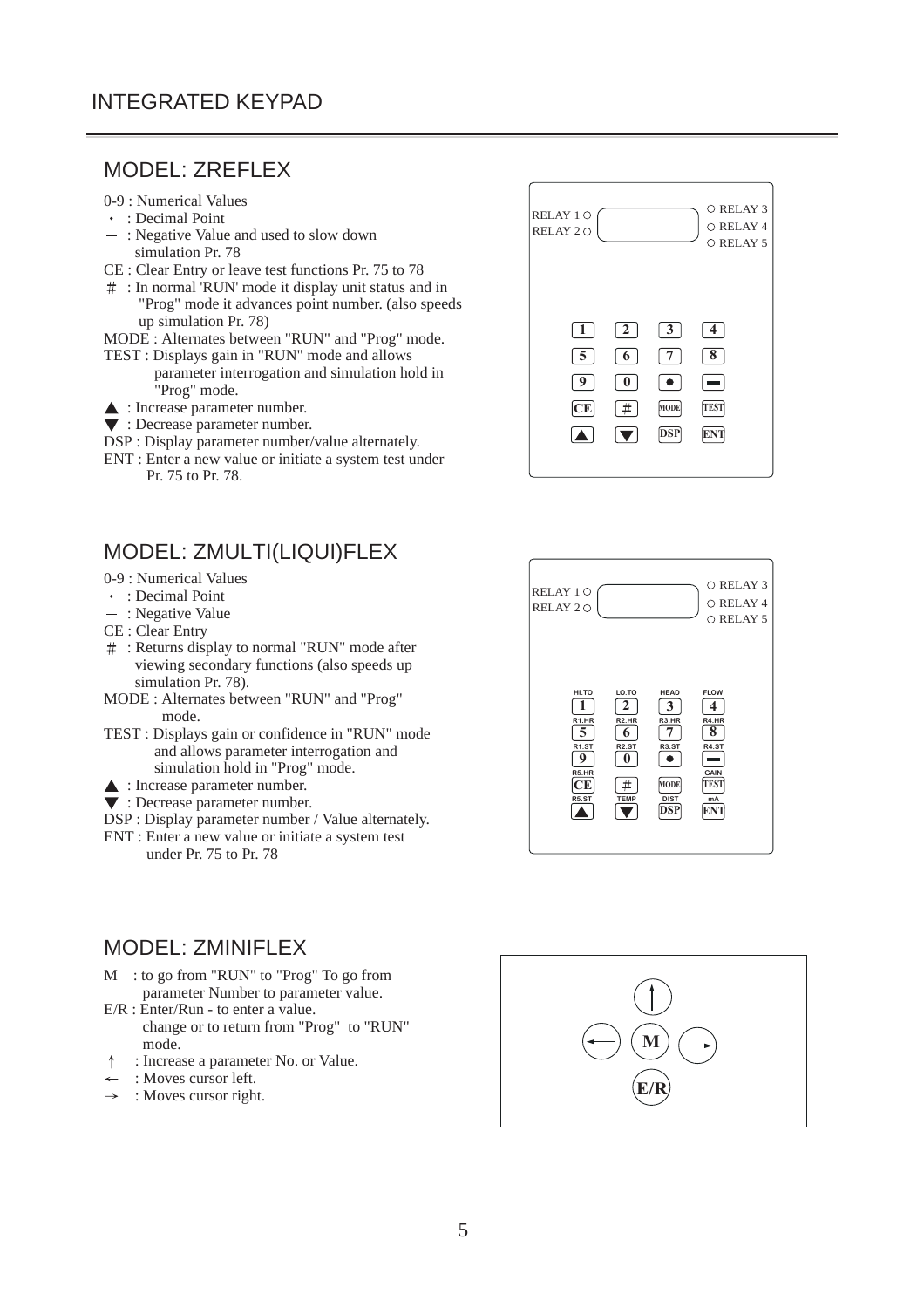# SPECIFICATION OF TRANSDUCER

| Model<br>Spec.       | RZT <sub>15</sub>     | RZT15T                | <b>RXV15</b><br>RXT15 | RXV15T<br>RXT15T | RXV15P<br>RXT15P           | <b>RXM19</b><br>RXM19ER     |
|----------------------|-----------------------|-----------------------|-----------------------|------------------|----------------------------|-----------------------------|
| <b>Body Material</b> | Xenoy                 | Xenoy                 | Xenoy                 | Xenoy            | Xenoy                      | Polypropylene               |
| <b>Face Material</b> | Polyurethane          | <b>PTFE</b>           | Polyurethane          | <b>PTFE</b>      | Polypropylene Polyethylene |                             |
| Frequency (kHz)      | 41.5 KHz              | 41.5 KHz              | 41.5 KHz              | 41.5 KHz         | 41.5 KHz                   | 19 KHz<br>17 KHz            |
| Beam angle           | $10^{\circ}$          | $10^{\circ}$          | $10^{\circ}$          | $10^{\circ}$     | $10^{\circ}$               | $10^{\circ}$<br>$5^{\circ}$ |
| Max. Range Liquids   | 10M $(*2)$<br>6M (*3) | 10M $(*2)$<br>6M (*3) | 15M (*2)              | 15M (*2)         | 20M (*1)                   | 30M (*1)<br>50M (*1)        |
| Max. Range Solids    |                       |                       | 10M $(*2)$            | 10M $(*2)$       | $15M$ ( $*1$ )             | 25M (*1)<br>40~50M (*1)     |
| Temp.                | -40°C~90°C            | -40°C~90°C            | -40°C~90°C            | -40°C~90°C       | -40°C~90°C                 | -20°C~60°C                  |
| Hazardous Area       | EExMIIT6              | EExMIIT6              | EExMIIT6              | EExMIIT6         | EExMIIT6                   | No                          |
| Protection           | IP68                  | IP68                  | <b>IP68</b>           | <b>IP68</b>      | <b>IP68</b>                | IP65                        |
| Weight               | 2.0kg                 | 2.0kg                 | 2.0kg                 | 2.0kg            | 2.0kg                      | 2.8kg<br>4.8kg              |
| Mounting             | M20                   | M20                   | M20                   | M20              | M20                        | M20<br>M32                  |

Note:

\*1 used with ZREFLEX controller \*2 used with ZMULTI(LIQUI)FLEX controller \*3 used with ZMINIFLEX controller The above Max. Range are offered by base on sound velocity 340m/s at 20°C atmosphere environment.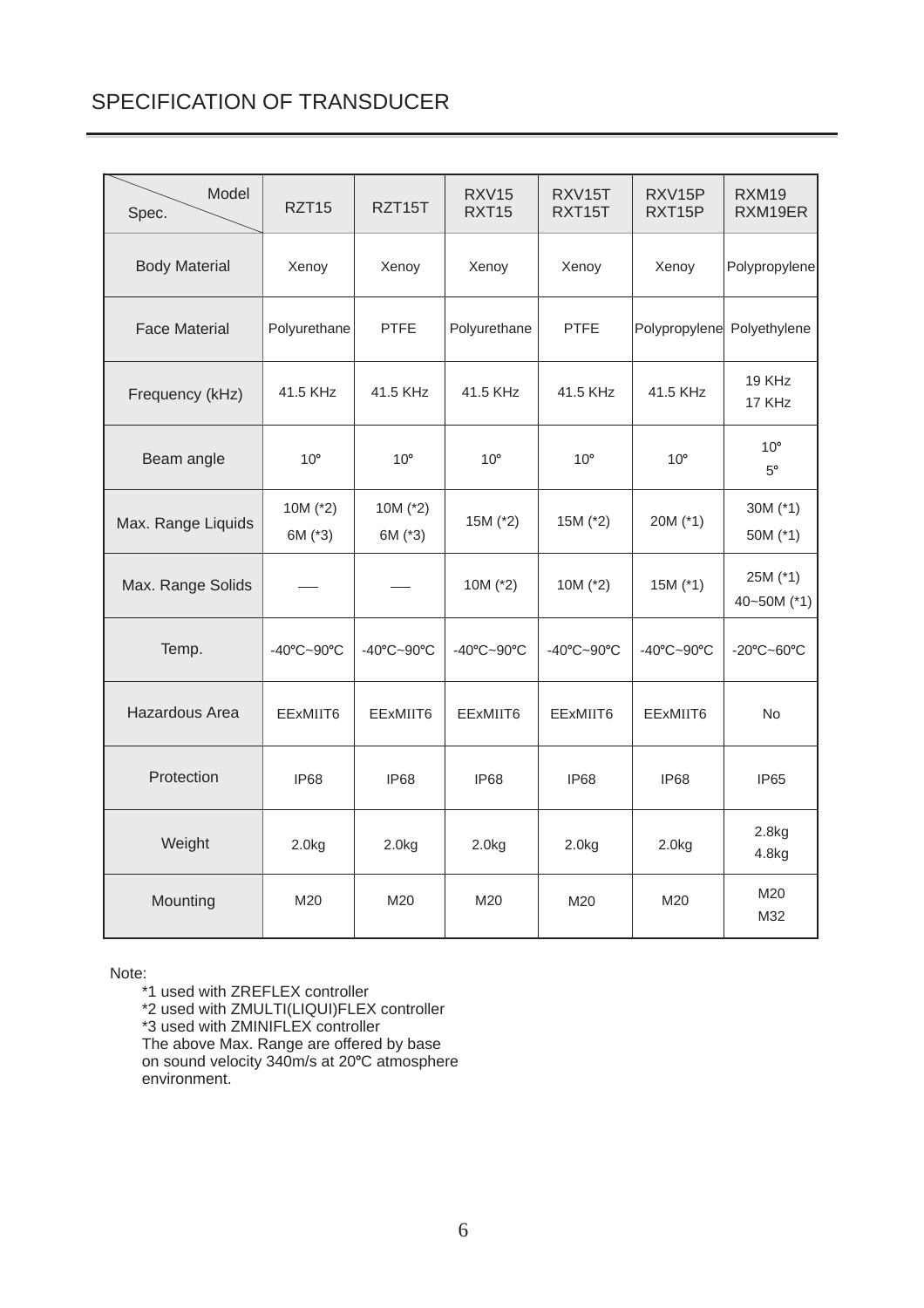# SPECIFICATION OF TRANSDUCER



# MODEL: RXM19 MODEL: RXM19ER



MODEL: RXT(V)15 RXT(V)15T RXT(V)15P



MODEL: RZT15 RZT15T